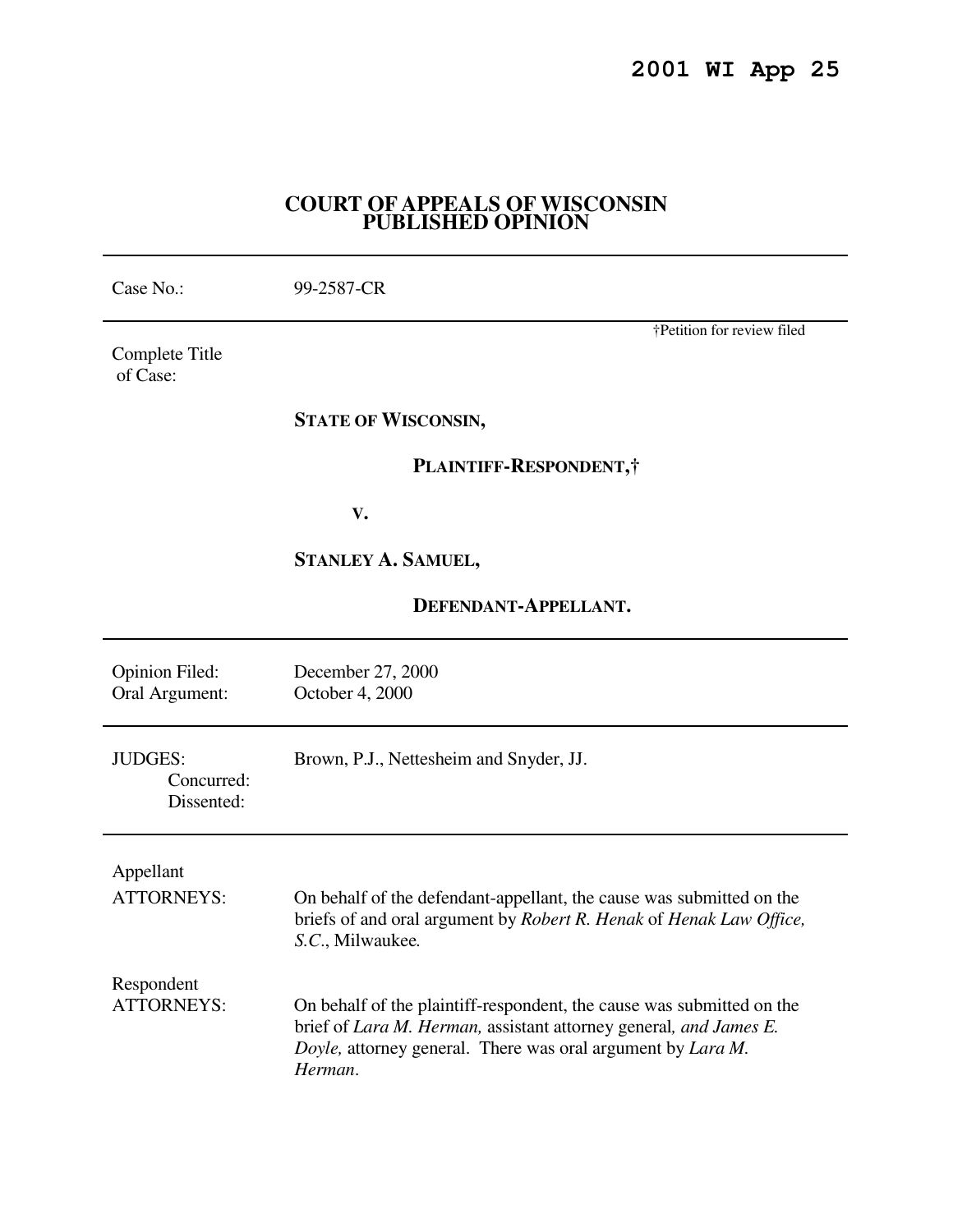# **COURT OF APPEALS DECISION DATED AND FILED**

December 27, 2000

**Cornelia G. Clark Clerk, Court of Appeals of Wisconsin** 

# **2001 WI App 25**

#### **NOTICE**

**This opinion is subject to further editing. If published, the official version will appear in the bound volume of the Official Reports.**

**A party may file with the Supreme Court a petition to review an adverse decision by the Court of Appeals.** *See* **WIS. STAT. § 808.10 and RULE 809.62.** 

**No. 99-2587-CR** 

# **STATE OF WISCONSIN IN COURT OF APPEALS**

**STATE OF WISCONSIN,** 

 **PLAINTIFF-RESPONDENT,** 

 **V.** 

**STANLEY A. SAMUEL,** 

 **DEFENDANT-APPELLANT.** 

 APPEAL from a judgment and an order of the circuit court for Winnebago County: THOMAS S. WILLIAMS, Judge*. Affirmed in part; reversed in part and cause remanded with directions.*

Before Brown, P.J., Nettesheim and Snyder, JJ.

¶1 BROWN, P.J. This is a case where the State introduced into its case-in-chief a prior statement of a hostile prosecution witness who then claimed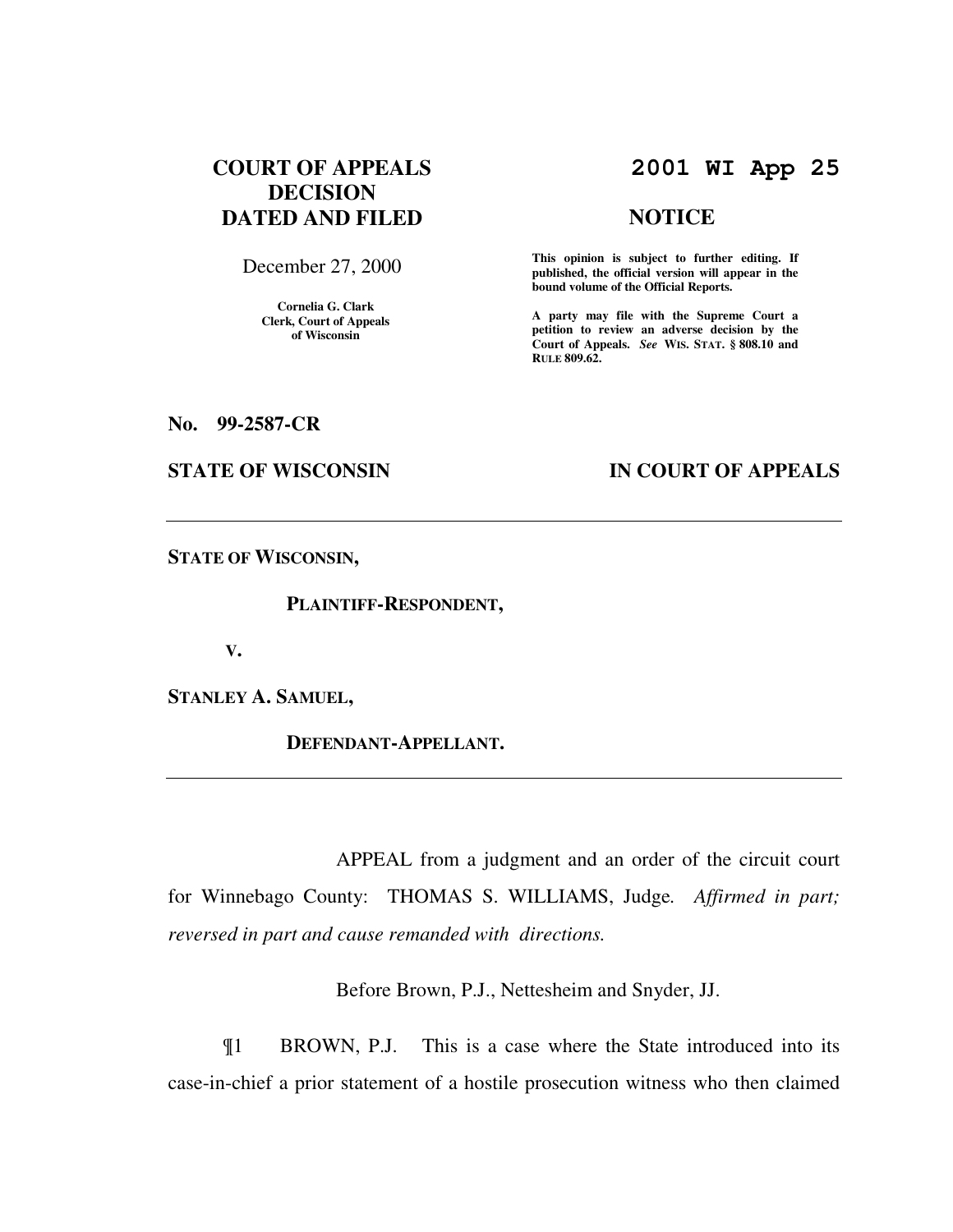that the statement was a product of government coercion. She asserted that she was compelled to tell a lie in order to implicate the defendant, Stanley A. Samuel, as the perpetrator of a second-degree sexual assault upon her. The issue is whether Samuel had standing to object to the admission of that prior statement on grounds that the witness's statement was coerced. We conclude that he did and thus reverse the trial court's order to the contrary. Our decision necessitates a reversal of all Samuel's convictions, at least for the time being, for reasons we will explain in the opinion. We remand with specific directions which we will also detail. Samuel also raises sufficiency of the evidence issues relating to the interference with child custody and abduction convictions, but we hold the evidence was sufficient.

¶2 Samuel was convicted of the following charges: interfering with child custody contrary to WIS. STAT.  $\S$  948.31(2) (1997-98),<sup>1</sup> abducting another's child contrary to WIS. STAT.  $\S$  948.30(1)(a) and second-degree sexual assault of a child contrary to WIS. STAT. § 948.02(2), all as a repeat offender. The convictions grow out of the following facts: On January 26, 1996, Tisha L., age fifteen at the time, left Oshkosh in a car driven by Samuel, age forty-six at the time. The pair first traveled to Milwaukee for a few weeks and then left Wisconsin until March 9, 1997, when police in Missouri stopped them. They were both then returned to Wisconsin where Tisha gave birth to a daughter on March 10, 1997. Samuel is the father of the child.

#### **WITNESS'S ALLEGEDLY INVOLUNTARY STATEMENT**

 $\overline{a}$ 

<sup>&</sup>lt;sup>1</sup> All references to the Wisconsin Statutes are to the 1997-98 version.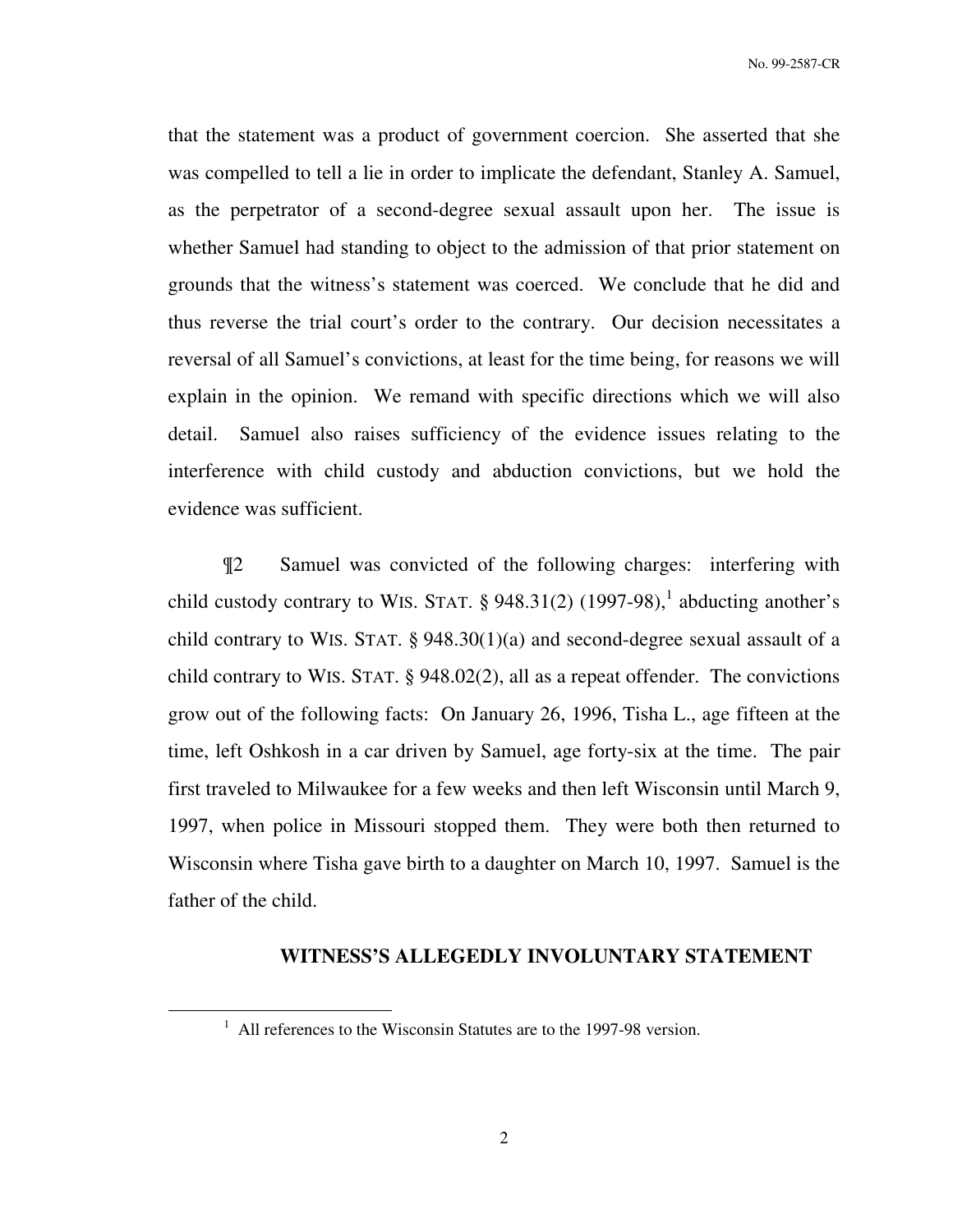¶3 We will only relate those facts necessary to the first issue at this point. The facts relating to the other two convictions will be discussed later. Two days after the birth of Tisha's daughter, March 12, 1997, a nonsecure detention hearing was held. At that hearing, Tisha's father, Peter, was given custody of Tisha and the Winnebago County Department of Social Services was given custody of her child.

¶4 On the same day, an intake conference took place, the purpose of which was to determine where the baby should be temporarily placed pending a March 15 hearing to determine permanent placement. An intake worker, the corporation counsel, a social worker and Tisha's attorney were present during the entire conference. Peter, his girlfriend Catherine and a police officer were in attendance during the latter half of this conference. Tisha did not receive temporary placement at this conference. It is at this conference where Tisha claims that the police and the government employees threatened her with the loss of her baby unless she helped them prosecute Samuel. Tisha claims that to get her baby, she lied to the police and told them what they wanted to hear—namely, that she and Samuel had sex while in Wisconsin. Samuel brought a motion to suppress the statement prior to trial and the court held an evidentiary hearing on the matter. Following is an account of the evidence taken at that hearing.

¶5 Tisha testified that during the intake conference, she was asked a number of questions, among them being who she had sex with, when and where. She refused to answer these questions because she felt that they were irrelevant to the issue of her baby's placement. Tisha claimed that in response, she was told "countless times" that if she did not cooperate, she would not get her child back. Catherine testified that someone at the intake conference told her "if they saw some cooperation, they would consider giving the baby back [to Tisha]." Tisha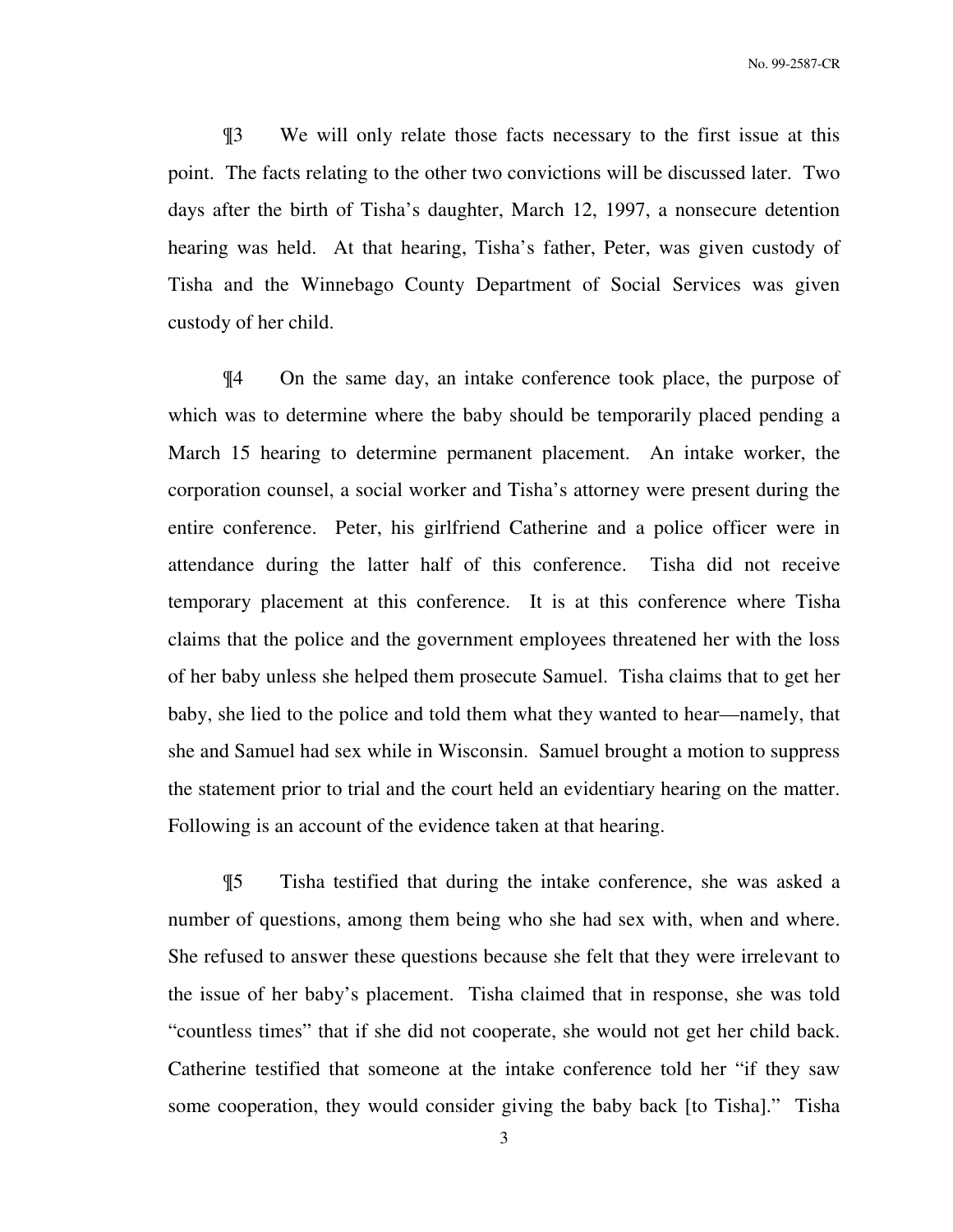testified that she was told she had to give a statement to the police before the March 15 hearing to determine the baby's permanent placement.

¶6 Tisha further testified that although she was never directly told "to give Samuel up, get him in trouble," she was indirectly told to do so. Tisha stated that she thought she was not given temporary custody of her baby at the conclusion of the intake conference precisely because she refused to tell the authorities what they wanted to hear. But after discussing the situation with her father, Tisha decided that she would "say whatever they deemed worthy … what they thought happened, or just whatever they wanted" in order to get her child back.

¶7 Tisha then testified that as instructed, she made an appointment to speak with the police officer the next day, March 13. At this conference, in which the social worker was also in attendance, Tisha told the officer that she had sex with Samuel in Wisconsin before she was sixteen. Tisha went on to testify, however, that she and Samuel actually did not have sex for the first time until April 1996 when they were no longer in Wisconsin. She told the court that she was coerced into making a false statement because she thought that this is what she needed to do to get her baby back.

¶8 Peter also testified at the motion to suppress hearing. He said that he spoke to the social worker after the intake hearing. The social worker told him that the police needed to know where and when Tisha and Samuel had sex. He testified that he conveyed this information to Tisha. Peter acknowledged that, during the intake conference itself, he did not hear any direct threats made by the authorities if Tisha did not cooperate. The social worker also testified and denied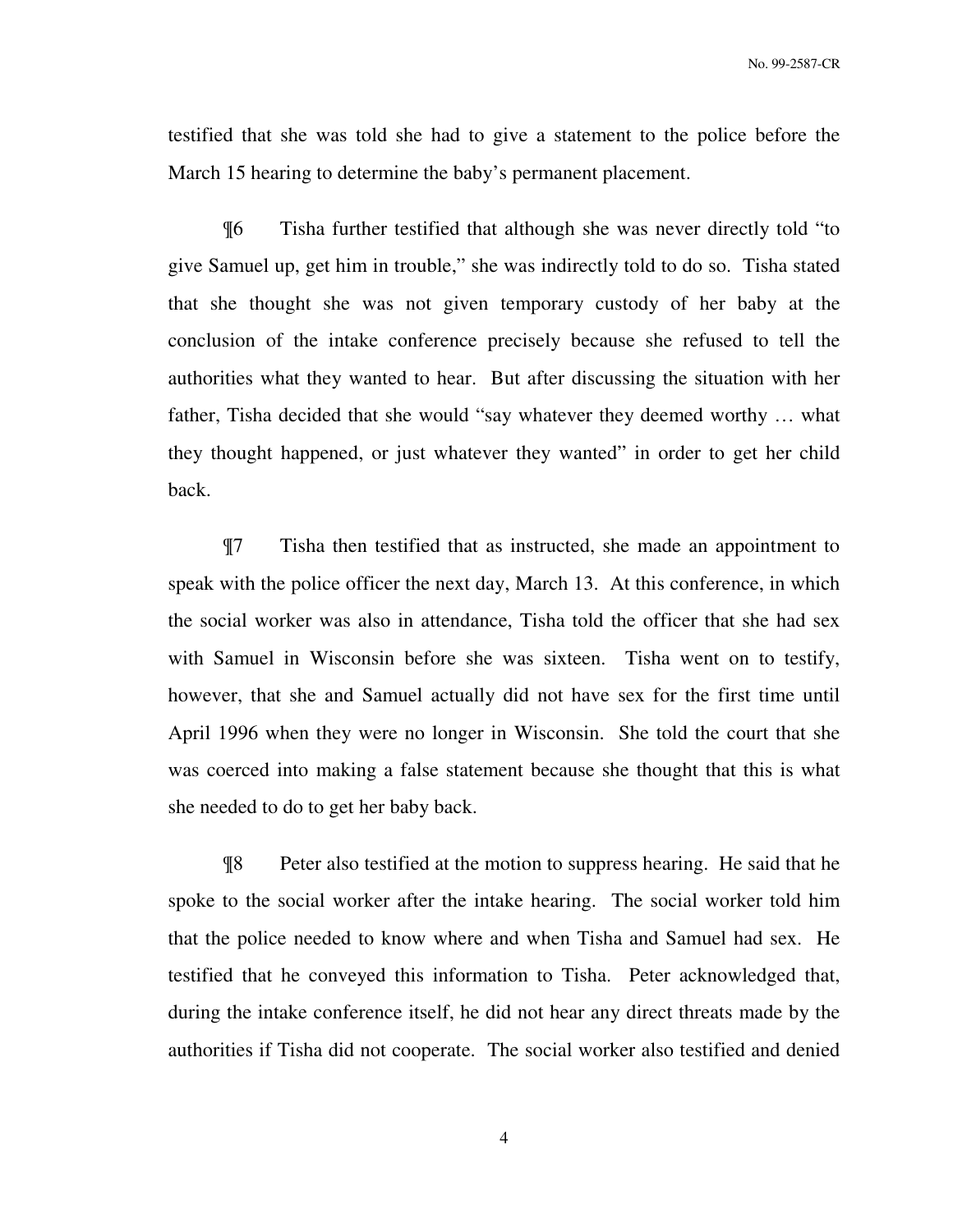telling Peter that the police needed to know where and when Tisha and Samuel had sex.

¶9 After hearing the evidence, the trial court declined to decide whether Tisha's statement had been coerced. Instead, the trial court ruled that Samuel had no standing to raise the issue. The trial court reasoned that the exclusionary rule allowing for suppression of involuntary statements before trial is a prophylactic rule designed to deter Fifth Amendment concerns where it has been alleged that the defendant has personally been a victim of illegal government activity. Since it was not the defendant's statement that was allegedly coerced, the trial court concluded that Samuel could not assert the constitutional rights of others. The trial court further reasoned that when a witness claims that a prior statement was the result of coercion by the police, it is up to the jury or finder of fact in each individual case to decide whether the witness's claim is credible.

¶10 At trial, the State called Tisha to the witness stand in its case-inchief. After Tisha denied that she and Samuel had sex in Wisconsin while she was fifteen years old, the State submitted into evidence her prior statement. When asked about the statement, Tisha denied that it was true and claimed that it was coerced. Samuel called a number of witnesses who testified regarding the circumstances of the allegedly coerced statement. The jury found Samuel guilty, inter alia, of second-degree sexual assault, which includes sexual intercourse with a minor under the age of sixteen. Samuel then appealed and made the trial court's ruling on the motion to suppress one of the issues in his appeal.

¶11 In his brief to this court, Samuel claimed that the trial court had given too narrow an interpretation of the Fifth Amendment. He agreed that individuals who are not personally the victims of illegal government activity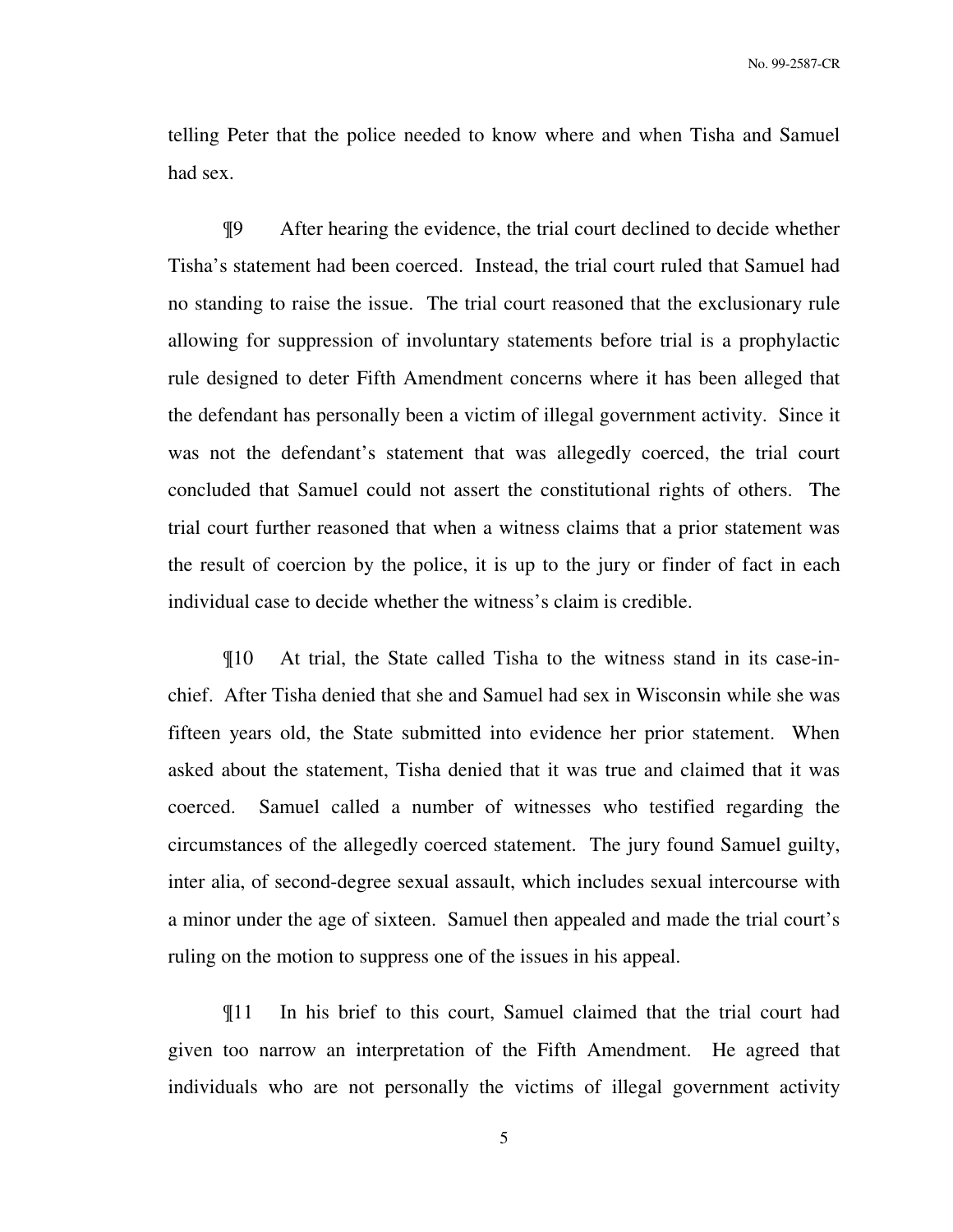generally cannot assert the constitutional rights of others. However, he argued that a violation of another's rights may rise to the level of a violation of a defendant's rights to a fair trial when the government seeks a conviction through the use of evidence obtained by coercion. Thus, a defendant has standing to assert a Fifth Amendment right to due process as a valid objection to the introduction of statements extracted from a nondefendant by coercion or other inquisitional tactics. The issue, he maintained, is whether the government's investigatory methods would result in a fundamentally unfair trial. He argued that such motions are also viable under the Fourteenth Amendment's Due Process Clause. He maintained that he has standing to raise Tisha's claim of having given a coerced statement because, as a matter of the truth-finding process of American jurisprudence, all coerced statements are inherently unreliable. This is so whether the statements are extracted from a defendant or whether they come from the mouth of a witness. He contended that the duty of the court is to keep out of evidence all statements obtained by illegal means so as to avoid infecting the process which, he maintained, is particularly a Fourteenth Amendment concern.

¶12 In its response brief, the State asserted that standing was "questionable," but maintained that we did not have to reach the issue because, here, it was clear that Tisha's statement was not coerced. The State pointed out that nowhere is there any direct evidence that the police or its agents told Tisha she would not get her baby unless she gave a statement saying that Samuel had sex with her in Wisconsin when she was fifteen. The State argued that Tisha's "beliefs" as to what she needed to do to get her baby back were conclusions that she alone drew. Finally, the State argued that even if we did not accept the State's view of the facts, since the Fourteenth Amendment speaks to due process,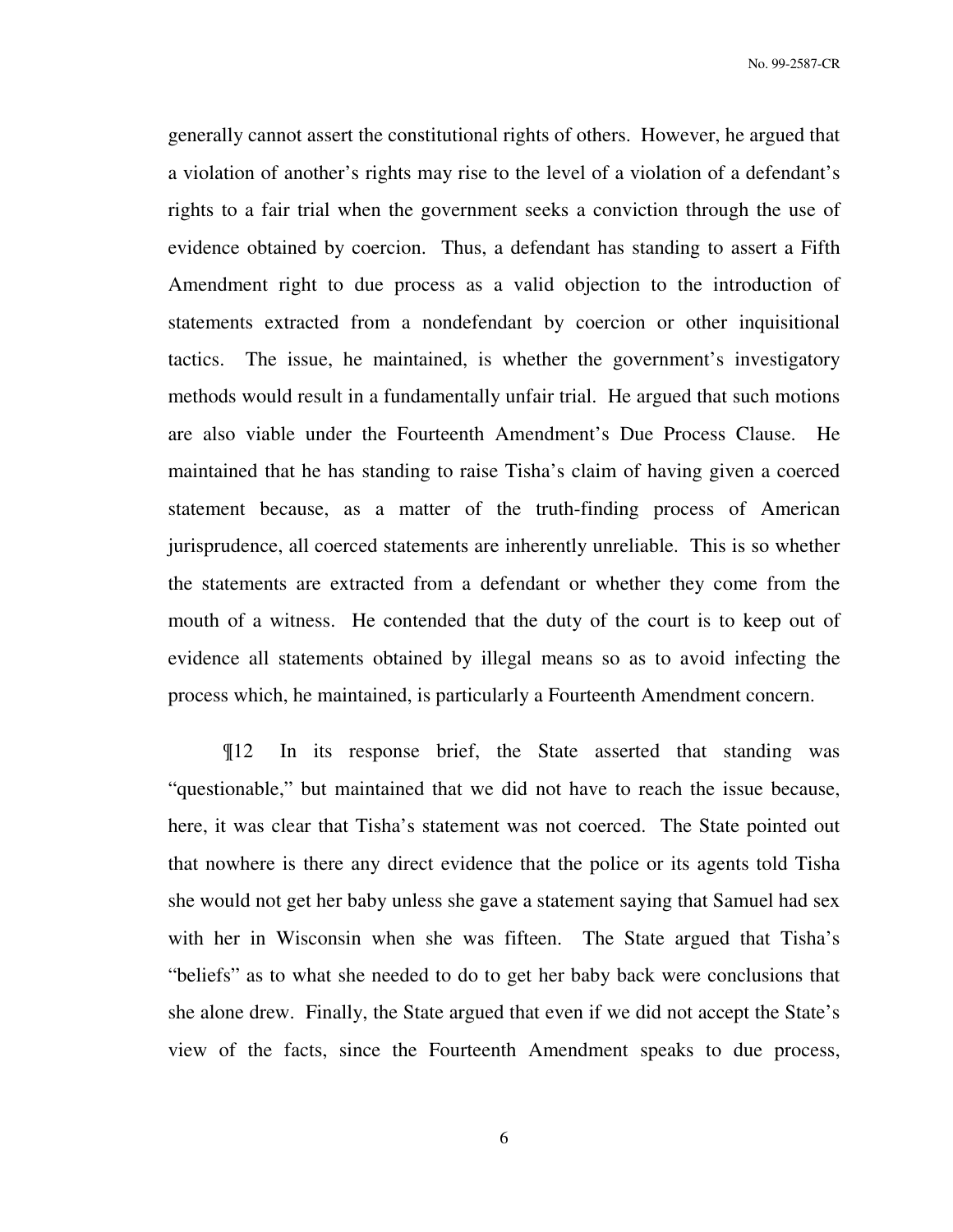Samuel's due process was not denied to him because he had the opportunity to bring out the circumstances surrounding Tisha's statement to the jury.

¶13 We heard oral argument on the issue. At oral argument, Samuel maintained the same position that he had in his brief. The State's position shifted ever so slightly. Whereas, before, the State maintained that standing was "questionable," it now conceded that Samuel had standing to raise the issue as a Fourteenth Amendment concern and that it could be heard under the rubric of prophylactic suppression of evidence before trial. However, the concession was based on one condition—a major one. Only if the statement was the product of "torture or extreme coercion" was a prophylactic remedy indicated. In cases where there was perhaps evidence of some lesser degree of coercion, however, the State continued to maintain that a defendant had no standing to raise the issue as a "suppression" motion. Rather, much like the trial court had ruled, if the witness complained that the statement made was untruthful because it had been coerced, the jury or the fact finder had the responsibility of determining the truth. So, in this case, where Tisha's complaint of coercion could not be considered to be the product of "torture" or "extreme" coercion, Samuel could make it an issue, but he had to make it an issue with the jury. Since Samuel did make it an issue with the jury and the jury still found him guilty of second-degree sexual assault, his claim had to fail.

¶14 This is an issue of first impression in Wisconsin, but not in other jurisdictions. We begin our discussion with the approach adopted by the Tenth Circuit. In two cases, *Clanton v. Cooper*, 129 F.3d 1147, 1157-58 ( $10^{th}$  Cir. 1997), and *United States v. Gonzales*, 164 F.3d 1285, 1289 (10<sup>th</sup> Cir. 1999), the judges of that circuit laid down the rule in its jurisdiction. The courts first observed that the issue was not whether the defendant's Fifth Amendment rights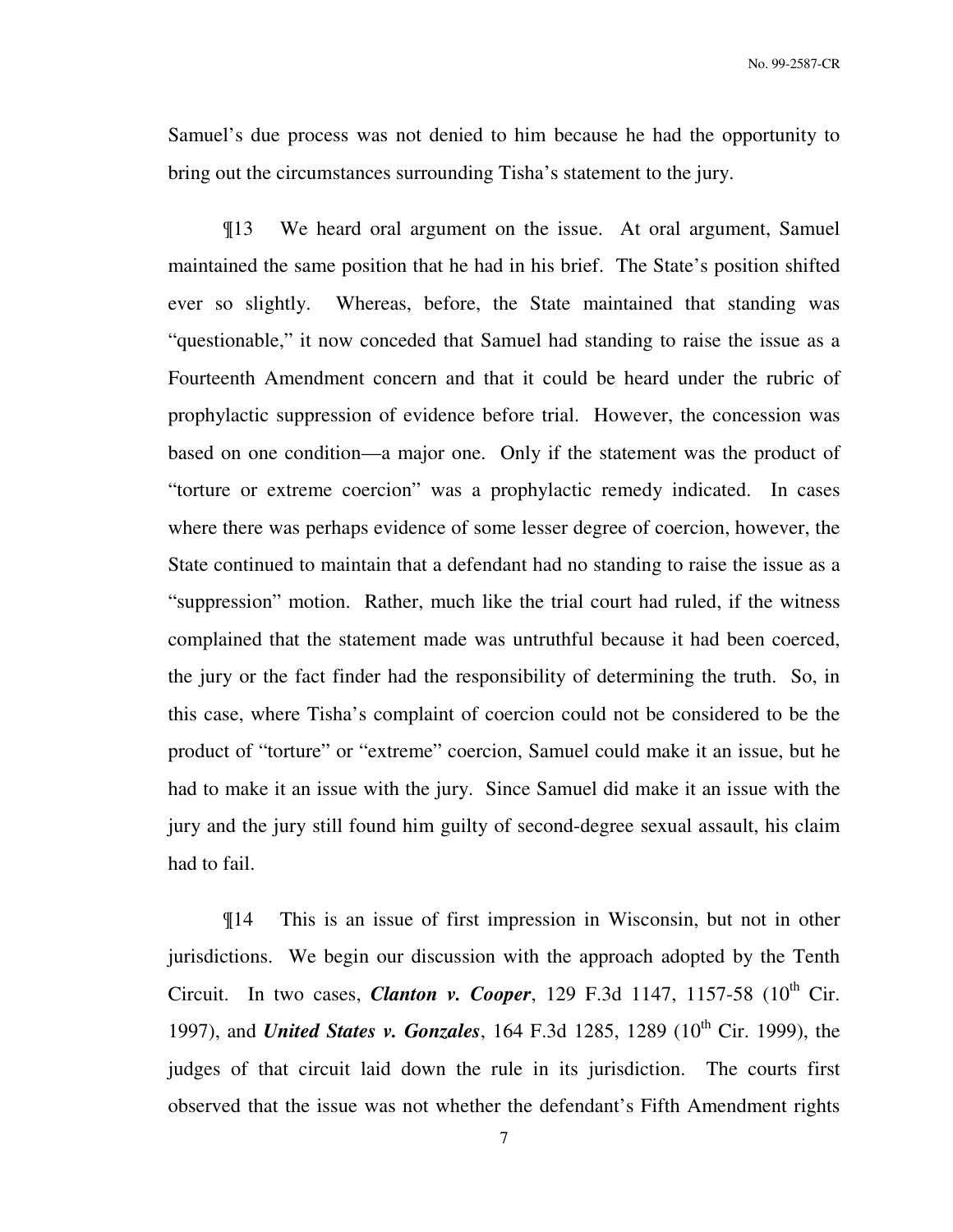had been violated. *See Gonzales*, 164 F.3d at 1289. They wrote that, obviously, the manner in which the statement was obtained does no violence to the defendant, but to the witness. *See id.* Therefore, the courts reasoned that it was not the manner in which the statement was obtained that was at issue. *See id.* Rather, it was the fact that the State was actually going to *use* the allegedly coerced statement in a trial that was at issue. *See id.* The judges of the Tenth Circuit reasoned that if it is true that coerced statements are inherently unreliable, as the law has so found, then it was a violation of due process for the State to be using inherently unreliable evidence to make its case. *See Clanton*, 129 F.3d at 1157- 58. In the view of the Tenth Circuit, the issue at stake was the integrity of our judicial system. *See id.* The judges thought that integrity would be undermined if the State were allowed to build its case against a defendant using evidence obtained through illegal police methods. *See id*.

¶15 Connecting the use of illegal police methods to the Fourteenth Amendment is not a new proposition. As far back as *Jackson v. Denno*, 378 U.S. 368, 385-86 (1963), the United States Supreme Court wrote:

> It is now inescapably clear that the *Fourteenth Amendment* forbids the use of involuntary confessions not only because of the probable unreliability of confessions that are obtained in a manner deemed coercive, but also because of the "strongly felt attitude of our society that important human values are sacrificed where an agency of the government, in the course of securing a conviction, wrings a confession out of an accused against his will" … and because of the "deep-rooted feeling that the police must obey the law while enforcing the law …."

Id. (citations omitted) (emphasis added).

¶16 Of course, the *Jackson* case involved a defendant's allegedly coerced confession, not a witness's allegedly coerced statement. But *Jackson* nonetheless demonstrates that the Fourteenth Amendment is a consideration in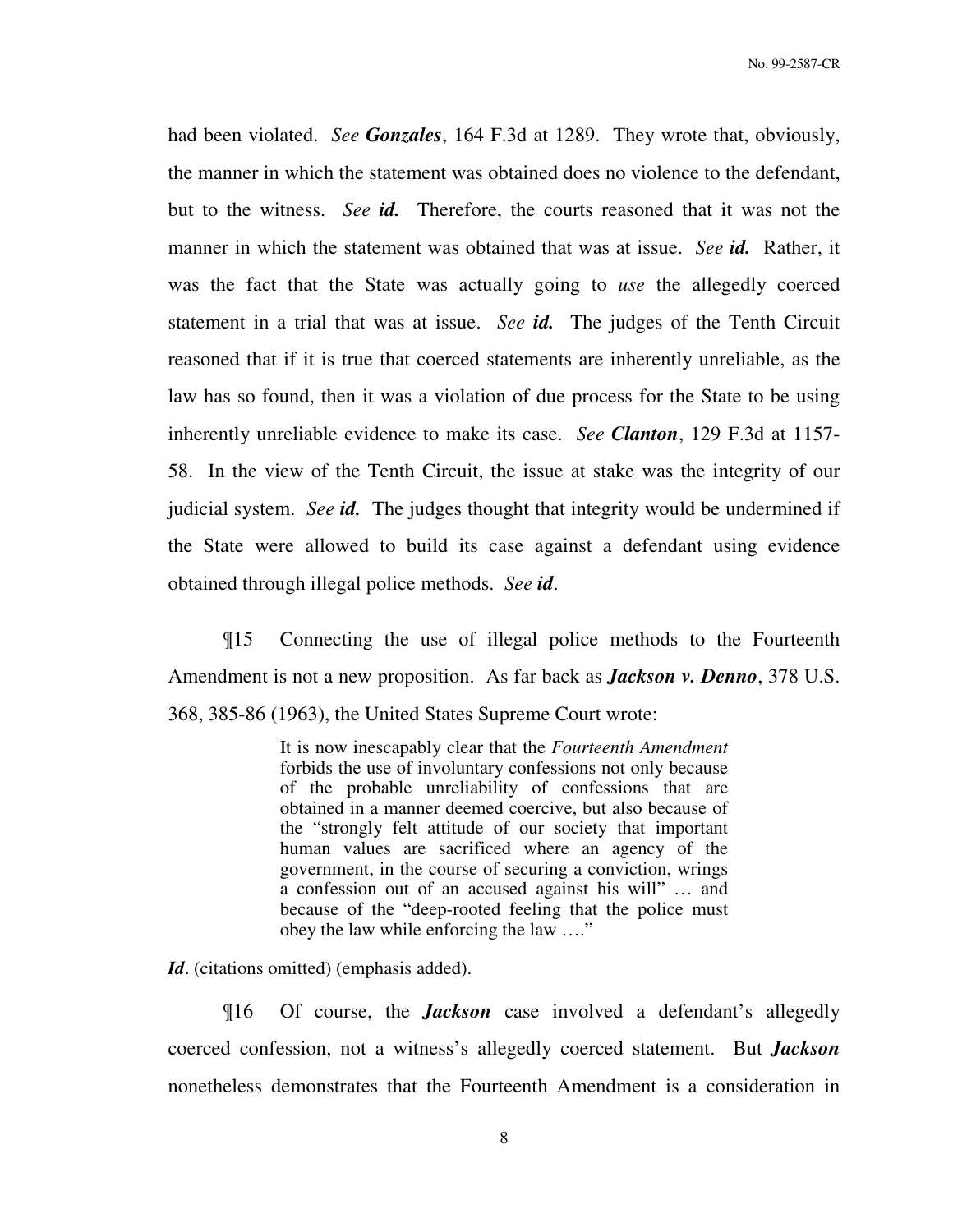deciding whether to employ the prophylactic rule of suppression as a remedy for police conduct which crosses the line. *See id.* The Tenth Circuit judges so noted. *See Clanton*, 129 F.3d at 1157-58.

¶17 Having decided that the Fourteenth Amendment forbids the use of coerced confessions, the next step for the Tenth Circuit judges was to decide whether the Fourteenth Amendment also forbids the use of coerced statements of witnesses. The *Clanton* court wrote that a coerced witness's statement is just as unreliable as a coerced defendant's statement. *See id*. at 1158. Moreover, the government's use of coerced statements to make its case is just as antithetical to our notions of decency and fair play when it is a witness's statement as when it is a defendant's statement. In either case, use of the statement infects the integrity of the judicial system. The *Clanton* court stated that "methods offensive when used against an accused do not magically become any less so when exerted against a witness." *Id*. (citation omitted).

¶18 Thus far, we doubt that the State would argue with any part of the Tenth Circuit's rationale we have recited. Indeed, as we have stated above, the State concedes that the defendant has a Fourteenth Amendment due process right to ask that a witness's statement be suppressed as a prophylactic measure on grounds that it was coerced. And other federal circuits agree.

¶19 But, as we have previously stated, the State departs from the Tenth Circuit in one crucial aspect. The State contends that the right to a prophylactic remedy when a nondefendant witness is involved exists only if the coercion used was "torture" or was otherwise "extreme." The State seems to assert that there is a different standard for coercion when a nondefendant is involved than with a defendant. The State relies on these jurisdictions. *See United States v. Merkt*, 764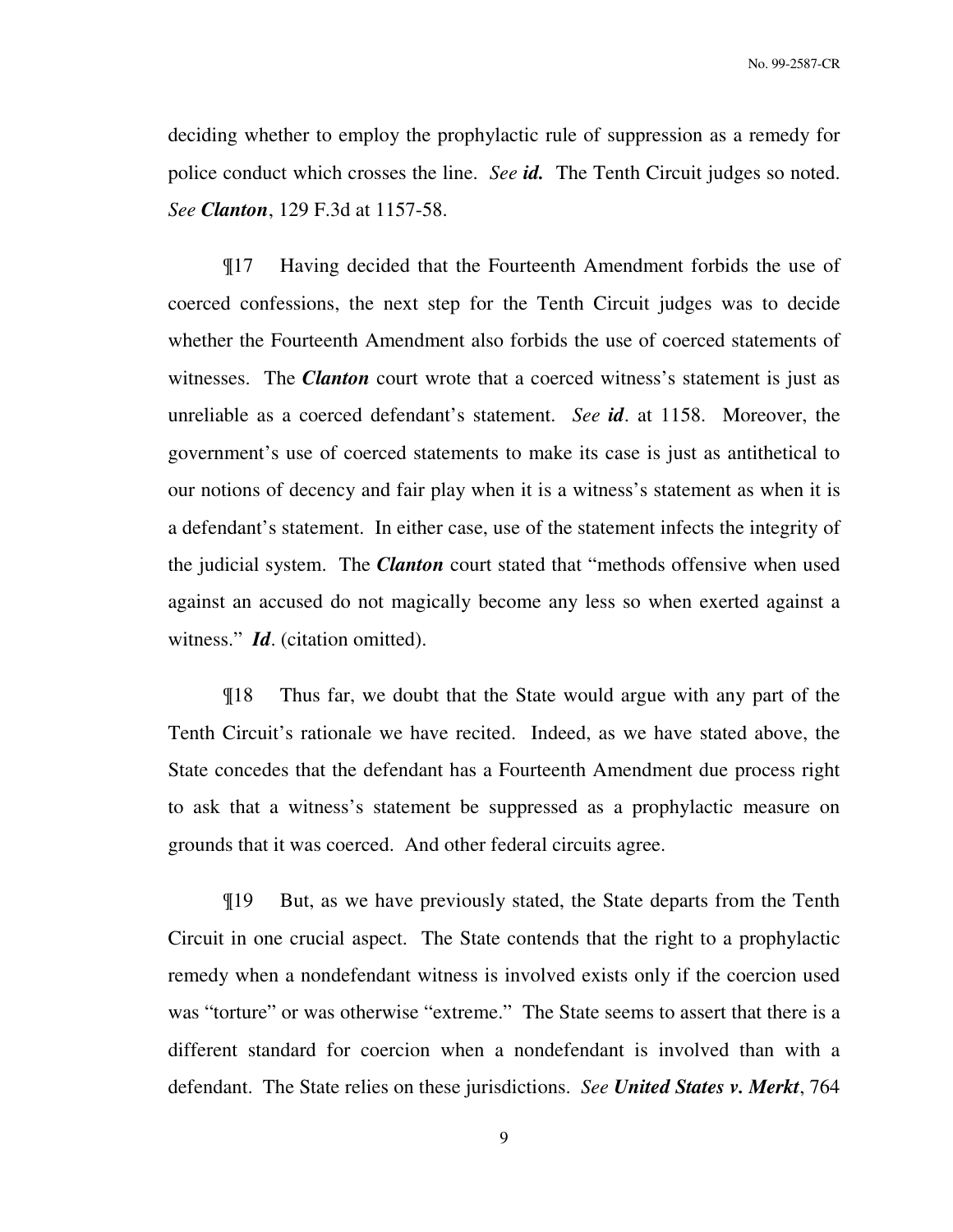F.2d 266, 273-75 ( $5<sup>th</sup>$  Cir. 1985) (A defendant has standing to object to the admission of a coerced witness's statement, but suppression is not appropriate as a prophylactic measure where the coercion is not so egregious.); *United States v. Chiavola*, 744 F.2d 1271, 1273 ( $7<sup>th</sup>$  Cir. 1984) (Due process is implicated when the government seeks a conviction through the use of evidence obtained by extreme coercion or torture.); *Bradford v. Johnson*, 354 F. Supp. 1331 (E.D. Mich. 1972) (Under normal circumstances, credibility is an issue a jury can determine; however, the Fourteenth Amendment is violated when a witness's confession obtained by torture is admitted against the defendant.), *aff'd*, 476 F.2d 66 (Mich. Ct. App. 1973).

¶20 We respectfully disagree with those courts. Our response to those courts is exactly like the response of the *Gonzales* court. We quote it in full:

> We reject the government's argument that a non-defendant witness' statement that incriminates a defendant is subject to suppression only if the statement was the product of torture or extreme coercion beyond the level of coercion required for suppression of a defendant's own confession. As we noted in *Clanton*, "methods offensive when used against an accused do not magically become any less so when exerted against a witness...." Consequently, the standard for determining whether a statement was voluntary is the same whether we are dealing with a defendant or a third party witness.

*Gonzales*, 164 F.3d at 1289 n.1 (citation omitted).

¶21 Thus, we hold that the standard for determining whether a nondefendant witness's statement was voluntary is the same test that we use when determining whether a defendant's statement is voluntary. That test is spelled out in *State v. Clappes*, 136 Wis. 2d 222, 401 N.W.2d 759 (1987). There, the court wrote about the factors which must be considered. We recite them here.

> The relevant personal characteristics of the confessor include his age, his education and intelligence, his physical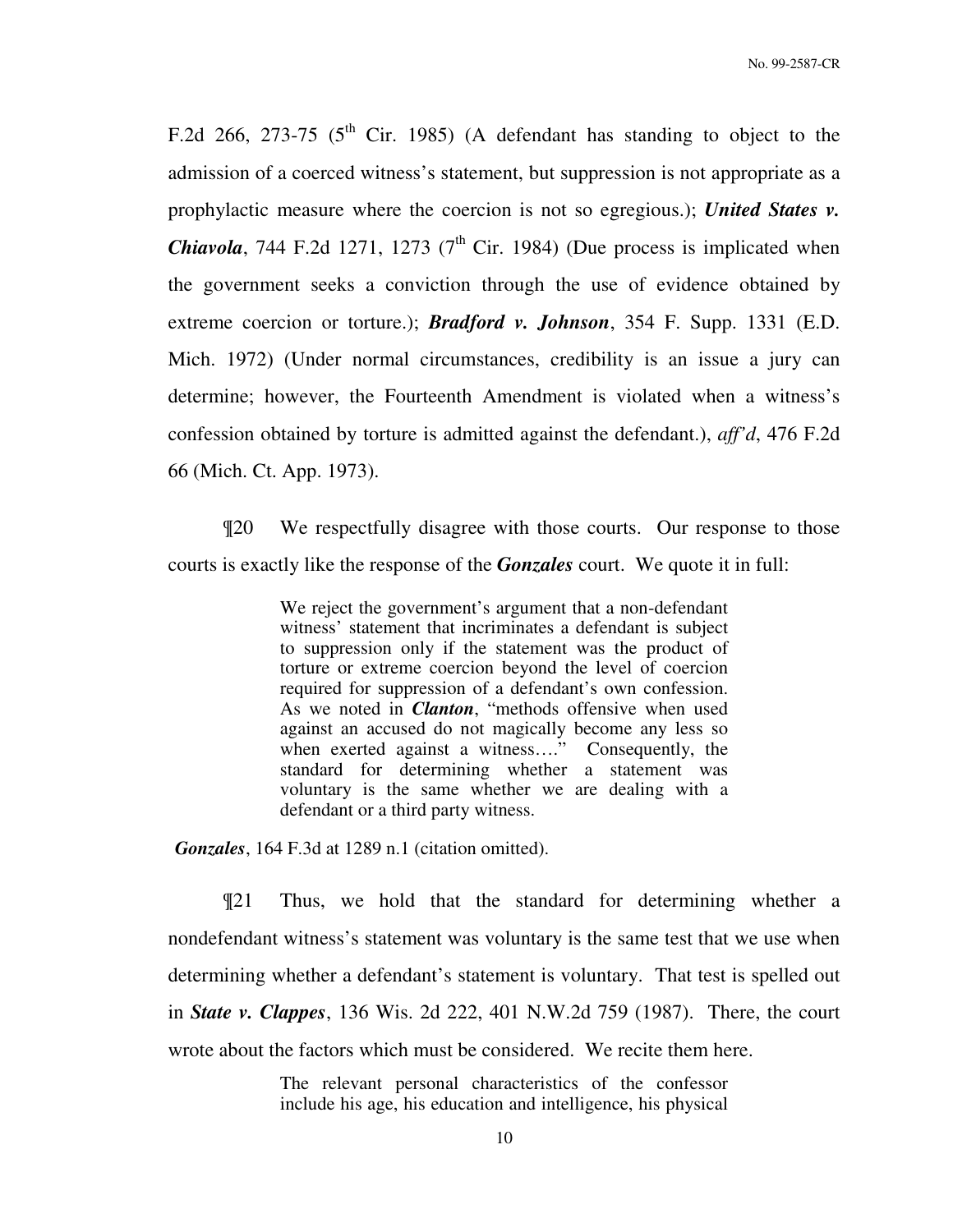and emotional condition, and his prior experience with the police. These factors must be balanced against the police pressures and tactics which have been used to induce the admission, such as the length of the interrogation, any delay in arraignment, the general conditions under which the confessions took place, any excessive physical or psychological pressure brought to bear on the declarant, any inducements, threats, methods or strategies utilized by the police to compel a response, and whether the individual was informed of his right to counsel and right against selfincrimination.

Id. at 236-37 (citations omitted).

¶22 We also think it is appropriate to cite *Lynumn v. Illinois*, 372 U.S. 528 (1963). In that case, an oral confession was made by the defendant only after police told her that state aid would be cut off and her children would be taken from her unless she confessed. *See id.* at 533. The United States Supreme Court held that this was a coerced statement in violation of due process. *See id.* at 537. We also cite *United States v. Tingle*,  $658$  F.2d 1332 (9<sup>th</sup> Cir. 1981). There, the court wrote:

> We think it clear that the purpose and objective of the interrogation was to cause Tingle to fear that, if she failed to cooperate, she would not see her young child for a long time. We think it equally clear that such would be the conclusion which Tingle could reasonably be expected to draw from the agent's use of this technique. The relationship between parent and child embodies a primordial and fundamental value of our society. When law enforcement officers deliberately prey upon the maternal instinct and inculcate fear in a mother that she will not see her child in order to elicit "cooperation" they exert the "improper influence" proscribed by *Malloy*.

*Tingle*, 658 F.2d at 1336.

¶23 We conclude that the trial court's order holding that Samuel had no standing to move to suppress Tisha's statement is in error. We reverse the order. As a consequence, we must also reverse the conviction for second-degree sexual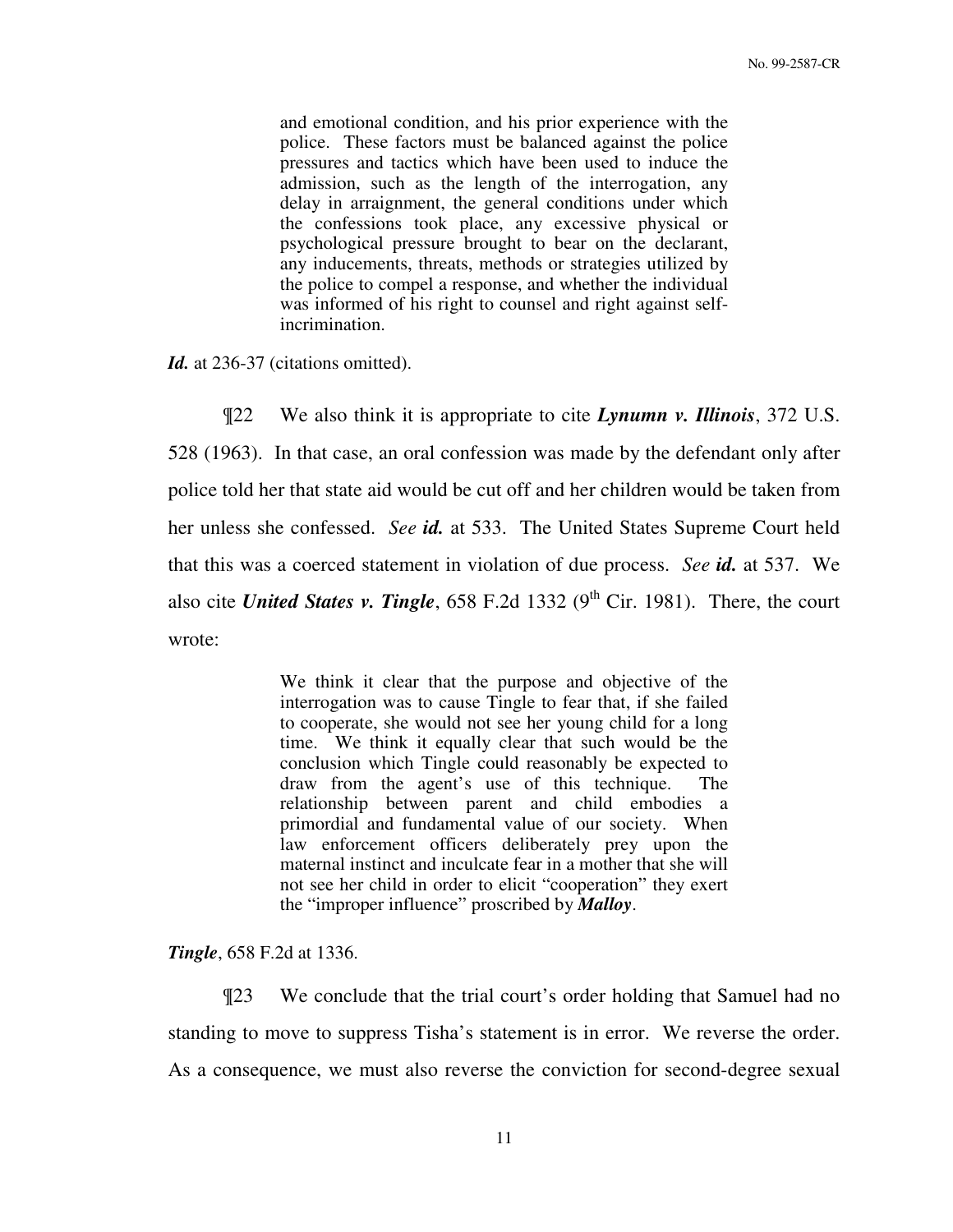assault. We remand this case to the trial court for a hearing to determine if Tisha's statement was voluntary. We realize there has already been an evidentiary hearing to determine this issue. And we also realize that the trial court did not make a finding at that time because of its decision regarding standing. An easy course of action would be to remand with directions that the trial court review the record and make findings of fact based on the cold record. But we will not order that. The trial judge who originally heard the motion is now retired and a new judge must be afforded the opportunity to hear and see the witnesses and judge their demeanor and credibility. We therefore remand with directions that there be a new fact-finding hearing to determine whether Tisha's statement was voluntary.

¶24 The trial court shall use the same factors that are outlined in *Clappes*. Since one of those factors is any "threats, methods or strategies" used by the government to compel a response, the trial court must also be mindful of *Lynumn* and *Tingle*.The key to whether *Lynumn* and *Tingle* should be applied will be whether the trial court finds that the cooperation required of Tisha included giving a coerced statement that Samuel had sex with her in Wisconsin when she was fifteen. If the trial court so finds, then it shall order a new trial on the seconddegree sexual assault charge and the statement will not be admitted at this trial. If the trial court finds that the government did not compel Tisha to inculpate Samuel in return for custody of the baby, it shall reenter the judgment of conviction for second-degree sexual assault.

¶25 Before we leave this particular issue, we address whether this error should also result in the reversal of Samuel's convictions for interfering with parental custody and for abduction. His claim is that the statement so tainted Tisha's credibility with the jury that the jury could very well have disbelieved her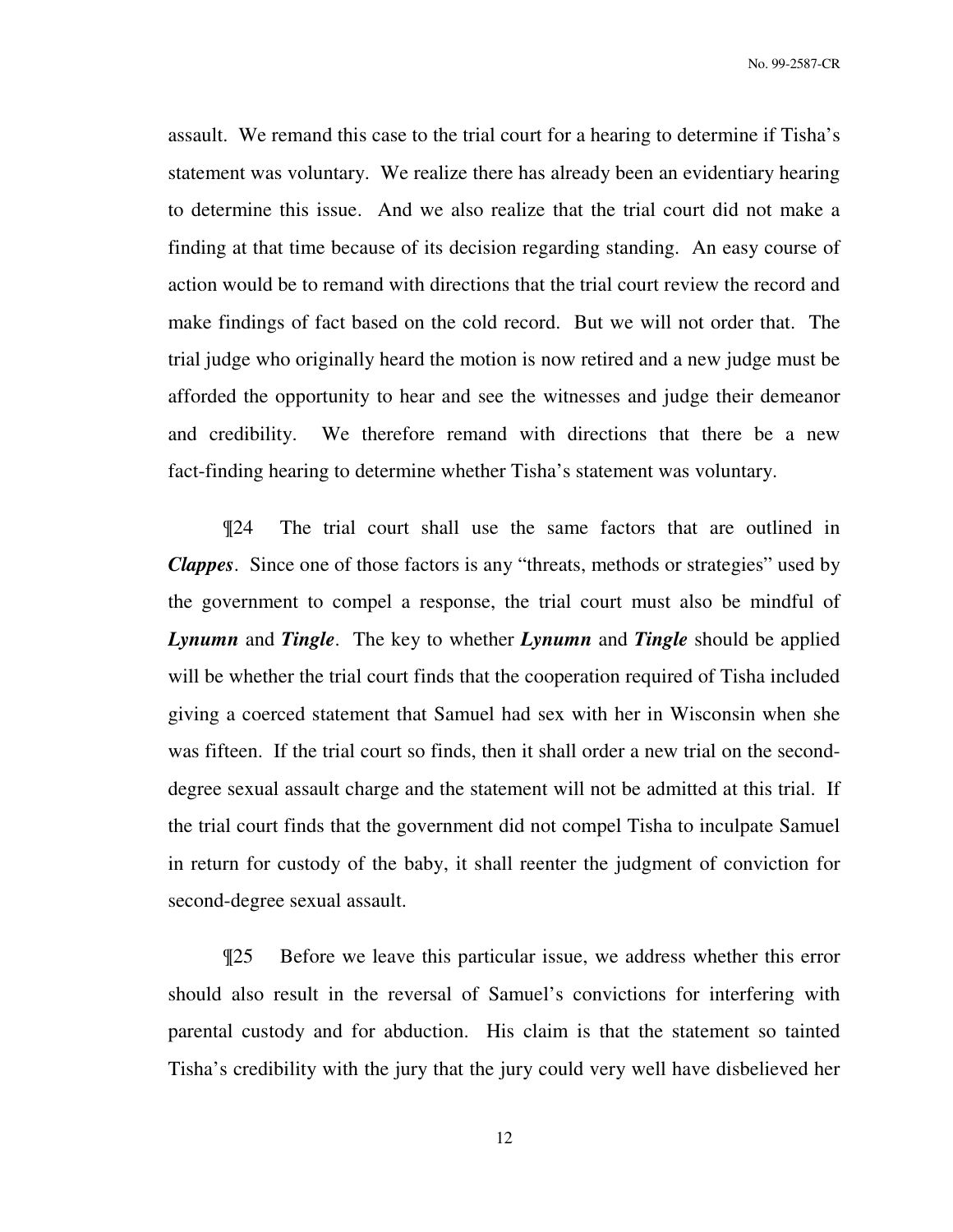testimony relating to these other two charges as well as the sexual assault charges. We agree. We will explain why this is so in the following passages.

### **INTERFERENCE WITH CUSTODY**

 ¶26 Samuel argues that there was insufficient evidence to convict him of interfering with child custody. Evidence to support a conviction is insufficient if, considering the evidence in a light most favorable to the verdict, no reasonable jury could be convinced that the defendant was guilty beyond a reasonable doubt. *See State v. Koller*, 87 Wis. 2d 253, 266, 274 N.W.2d 651 (1979).

¶27 The Interfering with Custody statute explains three different ways in which a person interferes with custody of the parents: causing a child to leave, taking a child away, or withholding a child for more than twelve hours. *See* WIS. STAT. § 948.31(2). Here, Samuel was charged under the "causing a child to leave" alternative, but the instruction submitted to the jury was the "taking the child away" alternative. A conviction can only stand if the evidence at trial was sufficient to convict on the theory presented to the jury. *See State v. Wulff*, 207 Wis. 2d 143, 152, 557 N.W.2d 813 (1997). Thus, our review is limited to determining whether Samuel took Tisha away from her parent.

¶28 The evidence is that Tisha was living with her mother. The mother testified that on January 29, 1996, she came home between 5:00 and 5:30 a.m., fell asleep for an hour, and then awoke at 6:30 a.m. to see if the children were up for school. The mother testified that Tisha was not in her room and several things were missing, including a blanket and a suitcase. When Tisha did not come home that evening, the mother called the police. The mother testified that she did not see Tisha again until March 1997, and that she did not give Samuel permission or consent to take Tisha from her.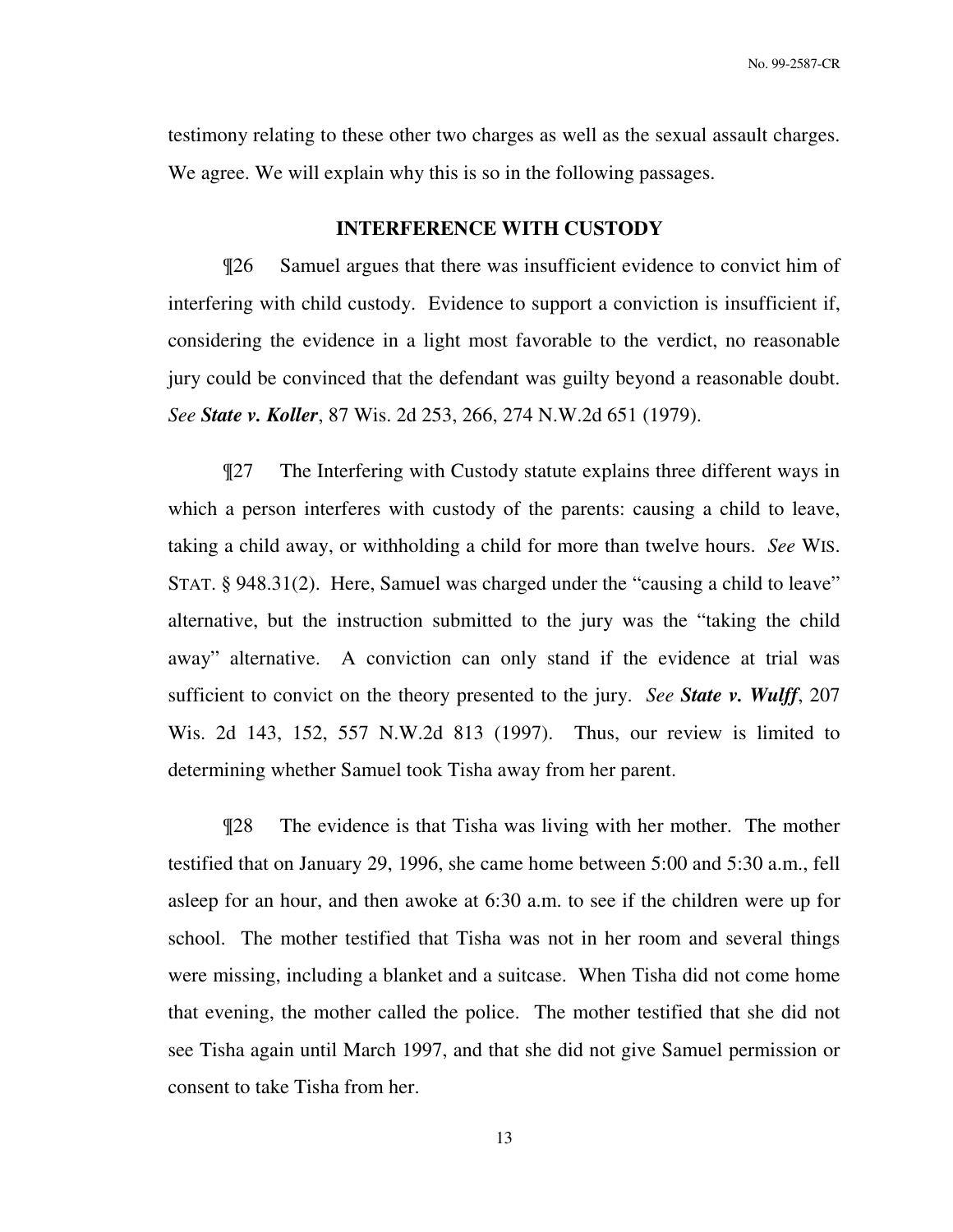¶29 Tisha testified that her mother had kicked her out of the house. Tisha further testified that she and Samuel agreed that he would come and pick her up and she would leave with him, which she did. Tisha's mother denied that she kicked Tisha out of the house or told Tisha that she had been kicked out of the house.

¶30 Interference with child custody requires evidence that a person either caused a child to leave, took the child away or withheld the child for more than twelve hours "without the consent of the parents." Samuel's claim at trial was that since Tisha was kicked out of the house, her leaving was not without the consent of the mother. Tisha's testimony supported that theory, but the jury—by finding Samuel guilty of interfering with child custody—obviously rejected Tisha's account in favor of the mother's. The bottom line here is that Tisha's prior inconsistent statement—the statement she claims was coerced—may have affected her credibility before the jury. The jury heard her tell one story to the police and a different story in court. If the trial court eventually rules that the prior statement was in fact coerced and is inadmissible at a future trial for sexual assault, then the interfering with child custody conviction must be reversed and a new trial ordered as well. This is because Tisha's credibility with respect to the interfering charge could well have been held in low esteem by the jury after hearing the conflict between her prior statement and her statement in court. Consequently, for this reason, the interference with child custody charge is reversed. It may be reentered if the trial court finds that the prior statement was not the product of illegal police coercion.

¶31 But we still have the issue of whether the interfering with child custody conviction must be reversed because the evidence is insufficient. That is a different issue and we now address it.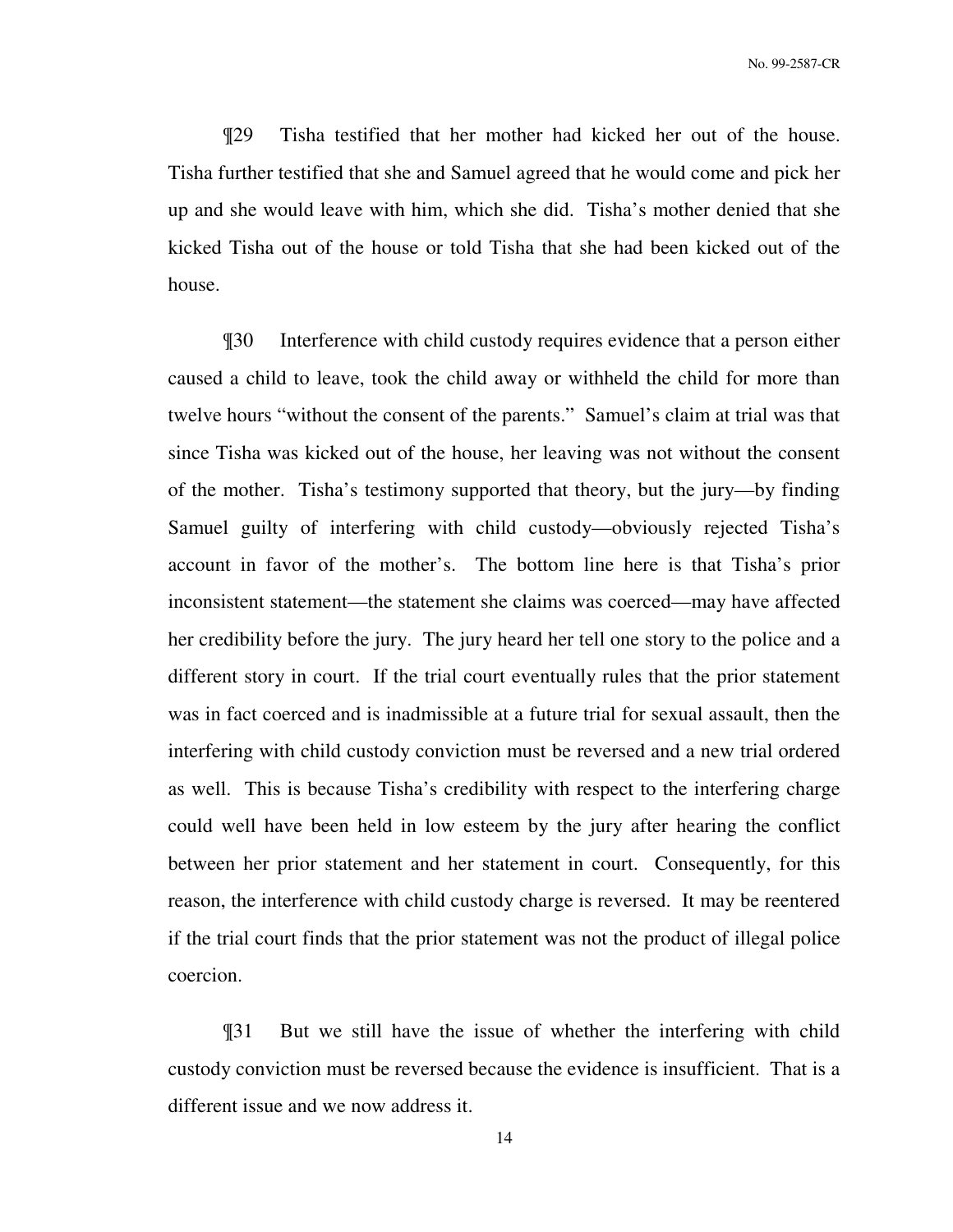¶32 Samuel's argument begins with a request that we look to the complete statute relating to interference with child custody. When we do that, he believes we will see that each of the three alternatives in the statute speaks to different acts. Samuel terms the difference as being the "moving force" at work within the three alternatives. The way Samuel sees it, the first alternative, "takes away," involves the situation in which the defendant takes a child away from his or her home or parents. The moving force under that provision, as demonstrated by the verb "takes," is the defendant.

¶33 The second alternative is where the defendant "causes the child to leave." Here, the child is not "taken" but leaves on her or his own accord, although the defendant contributed to the decision by persuasion or otherwise. The use of the verb "leave" demonstrates a focus on the willful act of the child.

¶34 According to Samuel, the jury must have found that Tisha willfully left of her own accord without the consent of her mother. Samuel is bound by that finding. Nonetheless, Samuel contends that the important point here is that it was Tisha's voluntary decision to leave. Therefore, she was not "taken" by Samuel. Samuel may have "contributed" to her decision to leave, but the "cause to leave" alternative was not given to the jury. Samuel belittles the State's argument that the "takes away" theory requires only that she was physically present in the home when Samuel arrived and took her. In Samuel's view, Tisha had already left the home the minute she was out the door. Therefore, Tisha had already severed herself from the custody of her mother independent of any action by Samuel. Her driving off with Samuel occurred after she independently severed custody from her mother. Therefore, Samuel was not involved in any "taking away" from custody.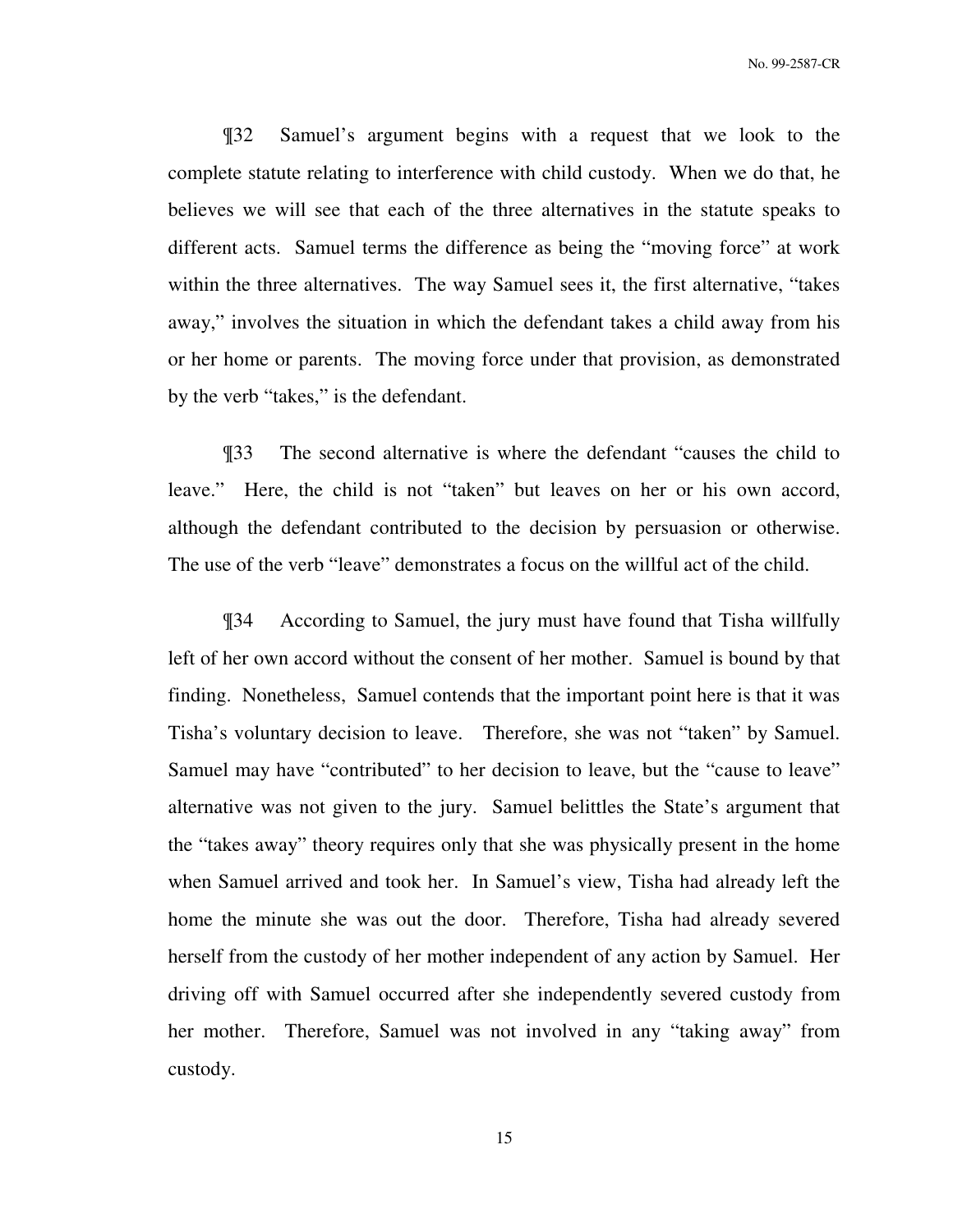¶35 We do not buy Samuel's argument. What Samuel is really asking us to do is to hold that Tisha's objective act in physically and mentally closing the door to her home defines the point at which custody was actually severed. His statutory construction analysis puts an element into the "takes away" alternative that does not exist—that a person may be guilty of taking away a child only if the child has not willfully decided to leave. We will not add words to the statute that are not there.

¶36 It makes more sense to construe the statute in the manner suggested by the State. That analysis is as follows: The term "takes away" is not a technical term. The word "take" is defined as "remove." WEBSTER'S THIRD NEW INTERNATIONAL DICTIONARY 2330 (1993). "Away" is defined as "from one's possession." *Id*. at 152. In the context of WIS. STAT. § 948.31(2), which uses the phrase "takes a child away … from the child's parents," the "takes away" refers to the defendant removing the child from the parents' possession. "Takes away" or removes from one's possession suggests some sort of "physical manipulation" or "physical removal" of the child from the parents.

¶37 The "cause to leave" alternative also involves nontechnical words. "Cause" is defined as "brings about an effect or … produces or calls forth a resultant action or state." WEBSTER'S THIRD NEW INTERNATIONAL DICTIONARY 356 (1993). "Leave" is defined as "desert," "abandon" and "go away or depart from." *Id.* at 1287. Thus, "causing a child to leave" his or her parents means being responsible for or to bring about a child abandoning, departing or going away from his or her parents. "Causes to leave" suggests some sort of mental manipulation of the child, as opposed to physical manipulation. A defendant causes a child to leave his or her parents by doing things to persuade the child to leave. For example, if a defendant lives in California, meets a girl over the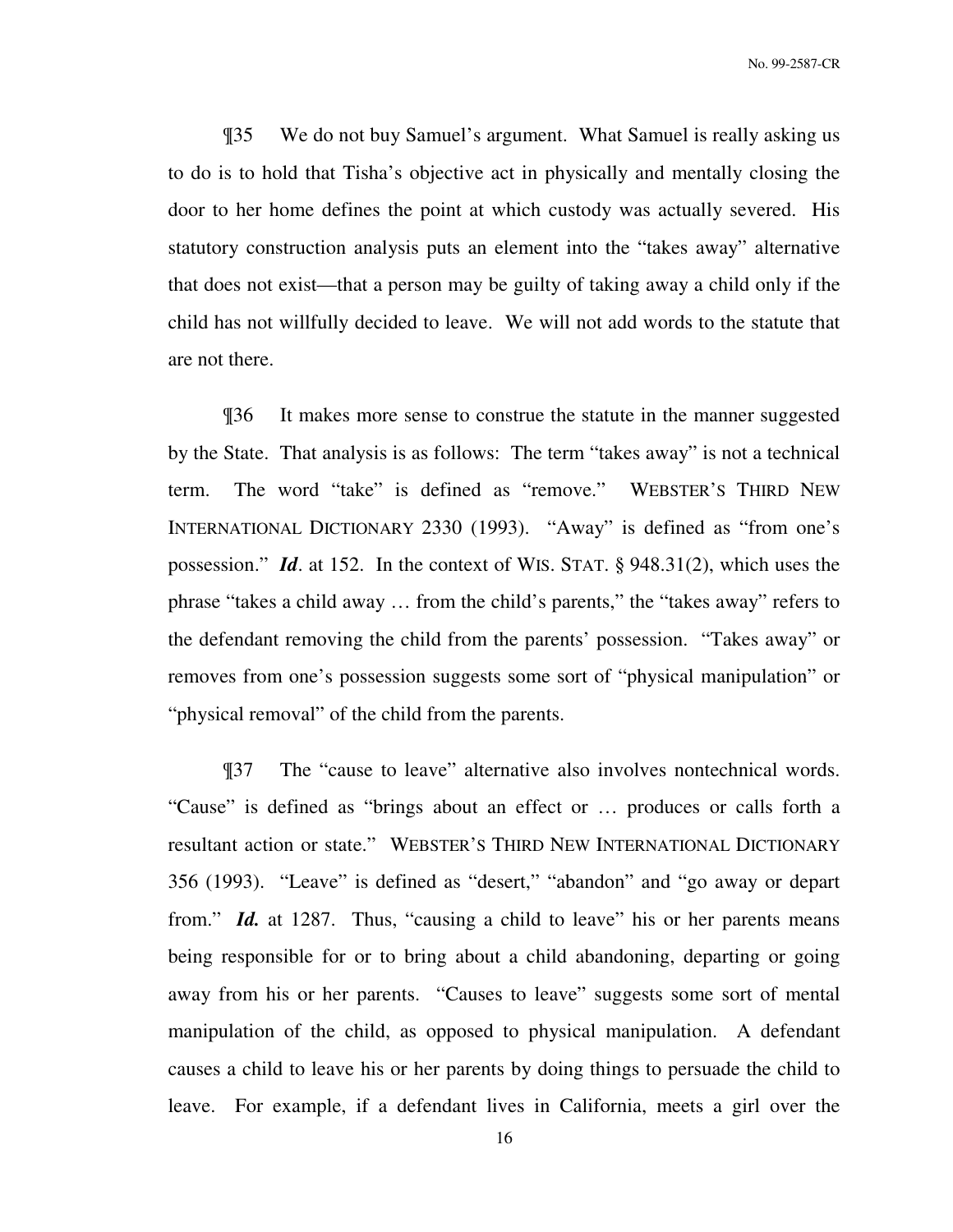internet and encourages her to come to California so she can become a model, and if the girl does go to California because of the defendant's persuasion, the defendant has caused her to leave her parents.

¶38 We adopt the State's construction. So long as the defendant has had a hand in physically removing the child from the parents' possession, the defendant has taken the child away. This physical removal can be accomplished by driving the child away in a vehicle. The act of asportation means more than just shutting the door behind you. Driving away in a vehicle is part of the continuous act of physical removal. Samuel was directly involved in facilitating Tisha's physical removal by driving her away from the house and from the area. The evidence is sufficient.

#### **ABDUCTION**

¶39 Samuel also contends that the evidence was insufficient for the jury to convict him of abduction pursuant to WIS. STAT.  $\S$  948.30(1)(a). The statute reads that any person who, for any unlawful purpose, "takes a child who is not his or her own by birth or adoption from the child's home or the custody of his or her parent" is guilty of abduction. Samuel makes the same argument with respect to this statute that he made regarding the interference with child custody statute. He says that he did not physically take Tisha from her mother; Tisha left of her own accord or was thrown out. Under either scenario, the physical custody was at an end by the time Samuel became involved. For the same reasons that we rejected Samuel's argument relating to the interference conviction, we reject this one. Samuel was directly involved in Tisha leaving her mother's home and was directly involved in facilitating the removal by physically driving her away from the house and the area. As a result, Samuel removed Tisha from her mother's control, and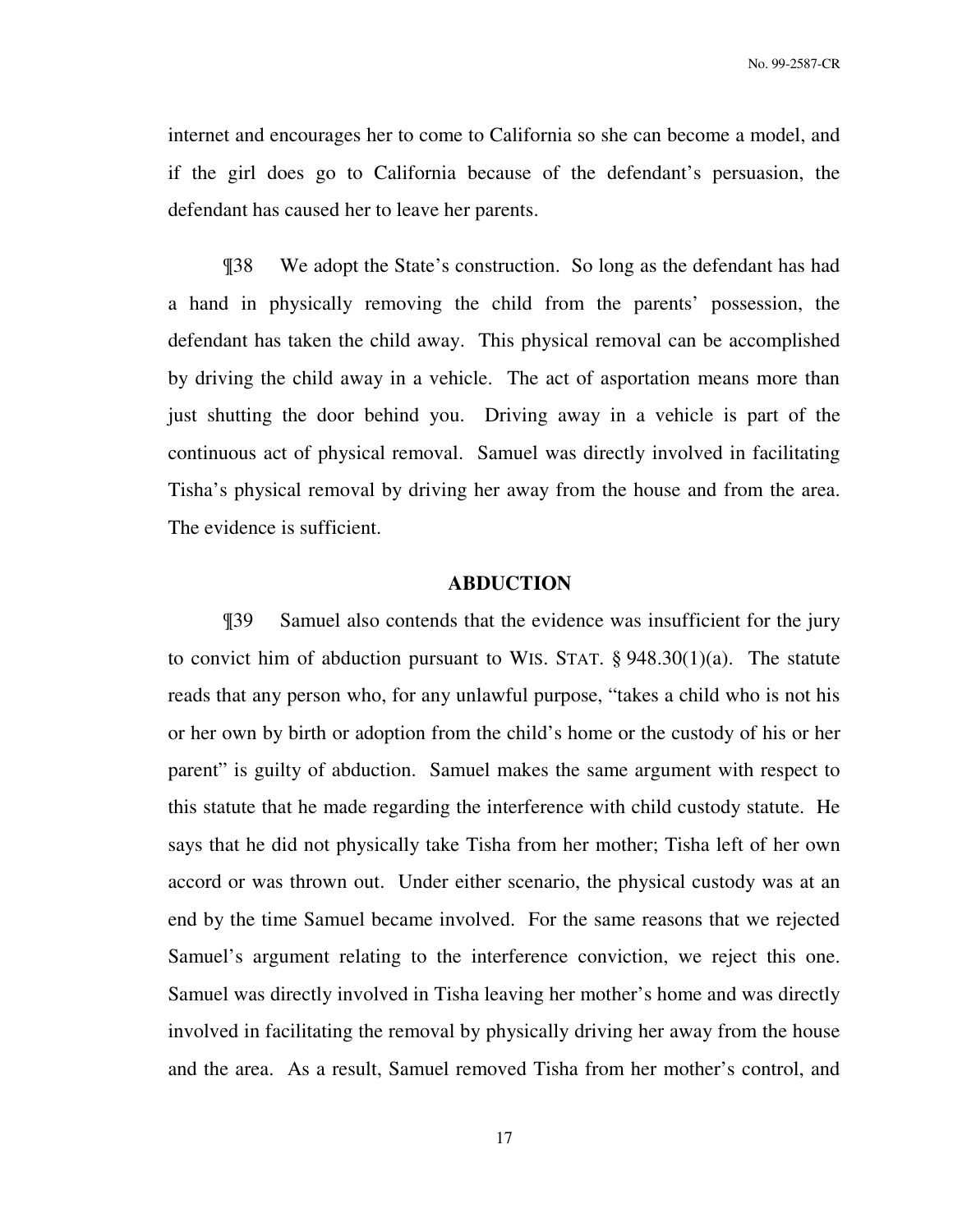therefore, took Tisha from her mother's custody. The evidence is sufficient to sustain a conviction for abduction.

¶40 However, for the same reasons that we are constrained to reverse for the moment, the interference with child custody conviction, we must also reverse and remand this abduction conviction. Samuel's defense at trial was that he could not have abducted Tisha from the mother's custody if the mother had already voluntarily relinquished custody. As we pointed out before, while Tisha claimed she was kicked out, the mother claimed that Tisha left without consent. The jury obviously believed the mother. It could be that the jury's assessment of Tisha's credibility relating to the abduction charge was affected by the admission of Tisha's prior inconsistent statement implicating Samuel in having had sex with her in Wisconsin when she was fifteen. Thus, whether the abduction conviction is reentered will depend upon the trial court's factual findings on remand.

# **CLAIM OF DENIAL OF DUE PROCESS AT SENTENCING**

¶41 Finally, Samuel contends that he was denied due process at sentencing because the court considered psychological evidence contained in a sealed document for the CHIPS proceeding concerning Tisha. He complains that he was not a party to the proceeding, had no access to the report and therefore had no way to rebut it. He contends that the report prejudiced him at sentencing because the court commented on how Samuel's actions had resulted in Tisha requiring long-term counseling and perhaps treatment in the future. The State argues waiver and Samuel responds that waiver is inappropriate because he had no idea that the evidence was germane to the sentencing until the trial court began its remarks while imposing sentence. He also argues that because the State did not argue waiver at the postconviction stage, it is prohibited from raising it now.